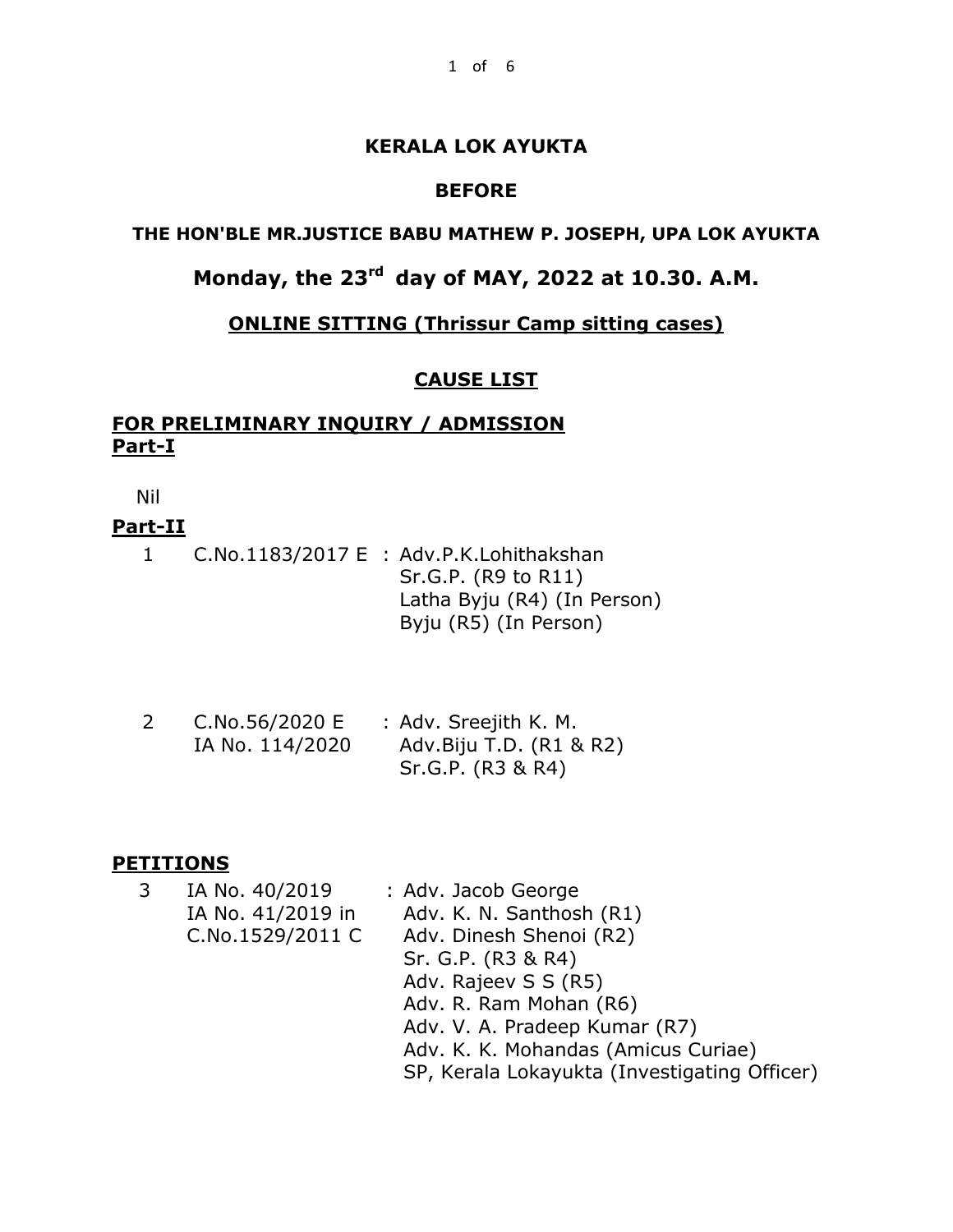#### **FOR STEPS/EVIDENCE**

4 C.No.1273/2014 D I.A.No.1436/2019 Adv. Sojan Job Adv. K. B. Sunilkumar (R) Adv. C. B. Jithin (Advocate Commissioner)

- 5 C.No. 728/2015 A : Babu Joseph Puthanangadi (In Person) Sr. G.P. (R1, R7 & R8) Adv. P. P. Peter (R2) Adv. Swathy Das (R3) Adv. K. B. Sunil Kumar (R5 & R6)
- 6 C.No. 729/2015 A IA No.393/2019 : Aravindakshan K. R. (In Person) Sr. G.P. (R1, R2 & R6) Adv. P. P. Peter (R3) Adv. Anagha G. Vishnupriya (R4 and R5)
- 7 C.No.193/2019 E (Not Admitted) : George Kurian (In Person) Village Officer, Poonjar (R1) (In Person) Tahsildar(LR) Meenachil (R2) (In Person)
- 8 C.No.1265/2014 C : Adv. Jose V.F. Sr.G.P. (R1 to R3)

### **FOR HEARING ON COMPLAINT**

9 C.No. 1597/2014 D : Adv. C. N. Naveesh Sr. G.P. (R1 to R3) Adv. M. J. Joseph (R4 to R6)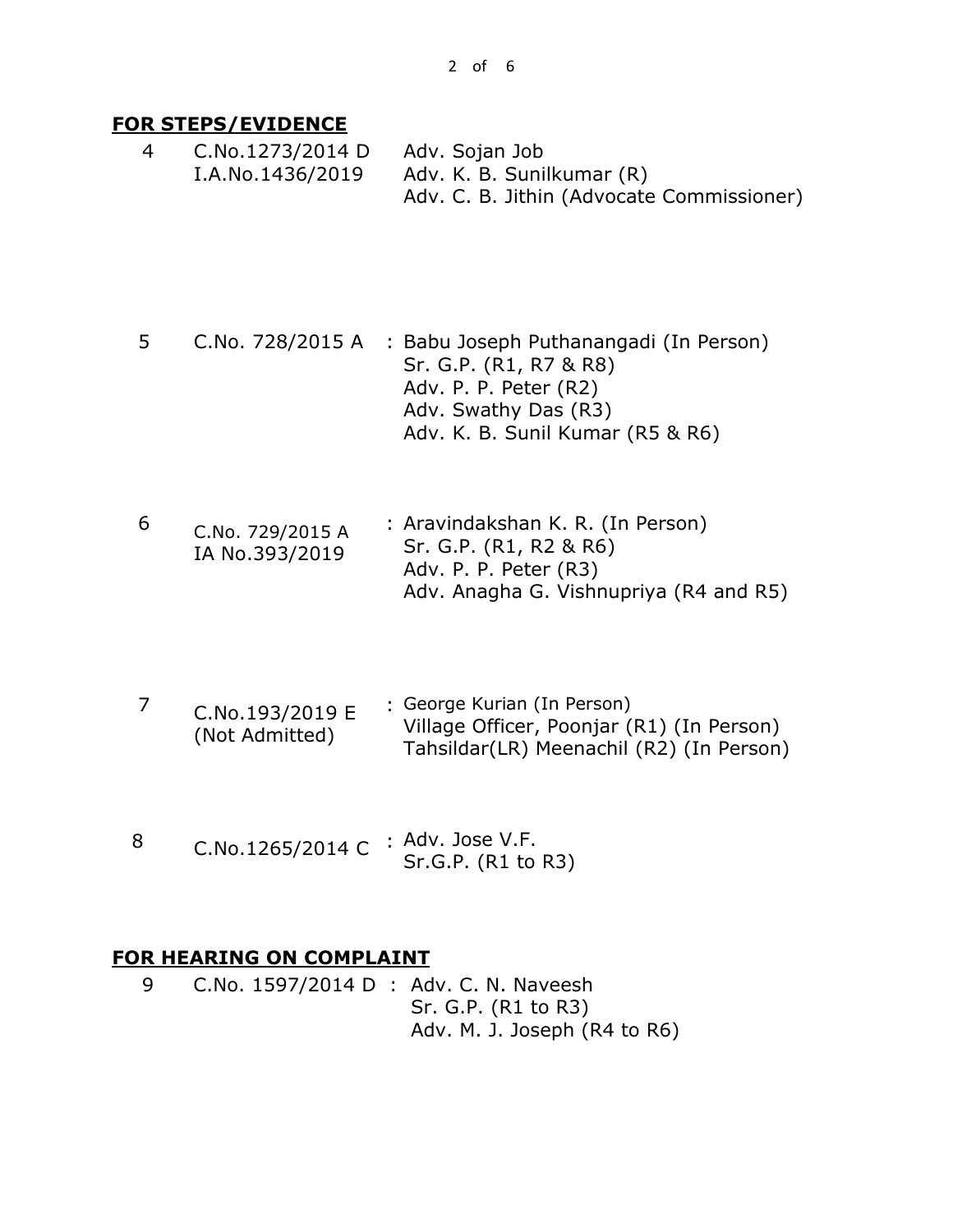| 10 |                  | C. No.685/2018 $E$ : Adv. Febin James   |
|----|------------------|-----------------------------------------|
|    | I.A No.1056/2018 | Adv. Sumesh K. B.                       |
|    | I.A No.1403/2018 | (SC for Kerala Agricultural University) |

**Google Meet Link:- <https://meet.google.com/mnv-mtaw-fcz>**

\*\*\*\*\*\*\*\*\*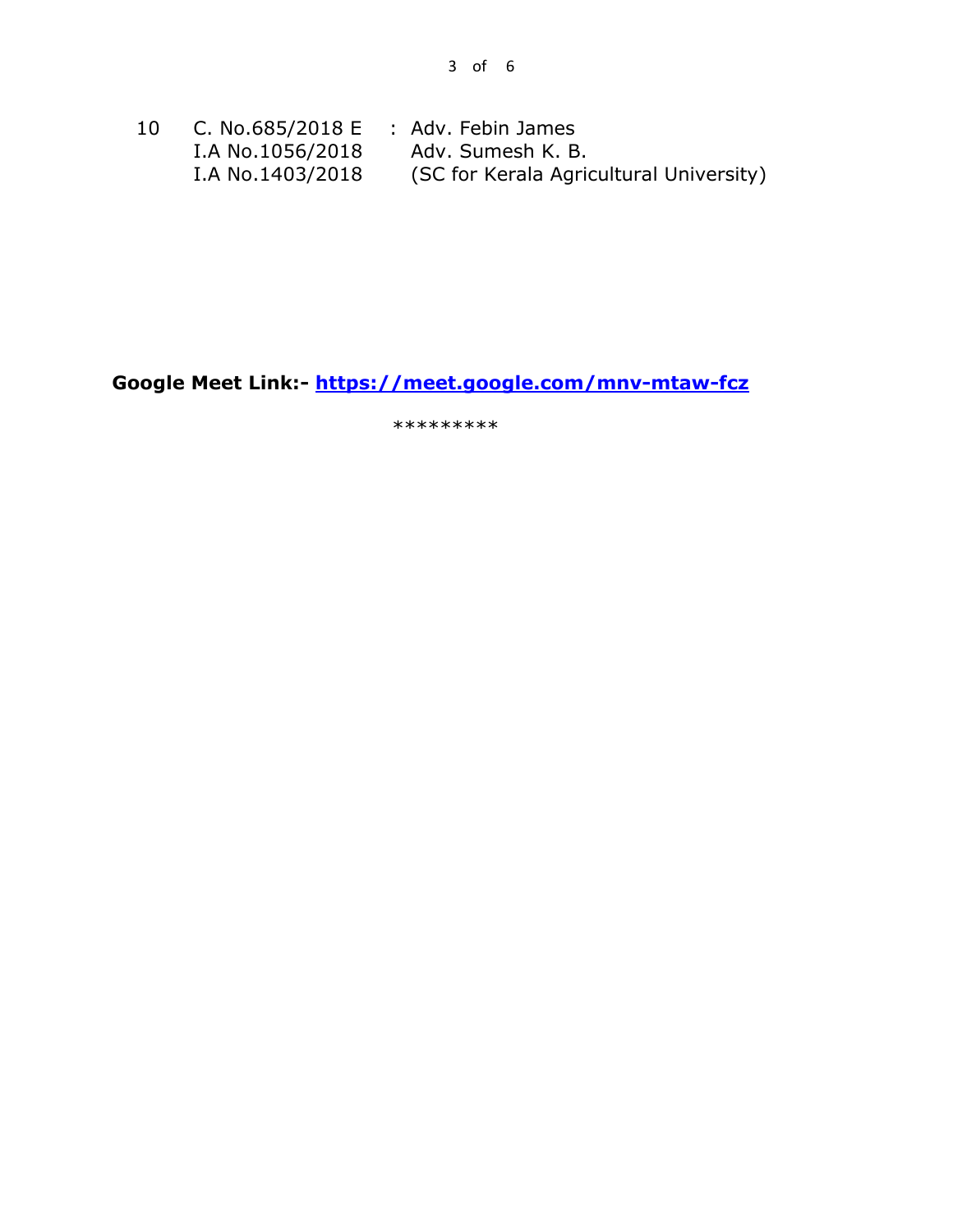### **COURT-II**

#### **KERALA LOK AYUKTA**

### **BEFORE**

### **THE HON'BLE MR.JUSTICE HARUN-UL-RASHID, UPA LOK AYUKTA**

# **Monday, the 23rd day of May, 2022 at 10.30. A.M.**

#### **CAUSE LIST**

#### **FOR PRELIMINARY INQUIRY / ADMISSION**

### **Part-I**

- 1 C.No. 104/2022 C : Adv.Kamaleswaram S. Manikantan Nair I.A.No. 166/2022 Adv. Vaishakh M.S.
- 2 C.No.30/2022 C : Lekshmi Nair C.I. (In Person)

#### **RETURN OF NOTICE/APPEARANCE**

3 C.No. 80/2022 D : Keerthana D. (In Person) Adv.N.Arjunan Pillai (R1)

#### **PLEADINGS**

- 4 C.No. 54/2021 B : Adv.G.Sudhakaran Nair Sr.GP (R1) Adv.C.S.Vijayachandran Nair (R2)
- 5 C.No.188/2021 C : Adv.Rubeena Hilal Adv. K. Gopakumar, SC for KSEB (R1 & R2)
- 6 C.No.190/2021 C : Adv.K.K.Mohanadas Sr.GP (R1 & R2)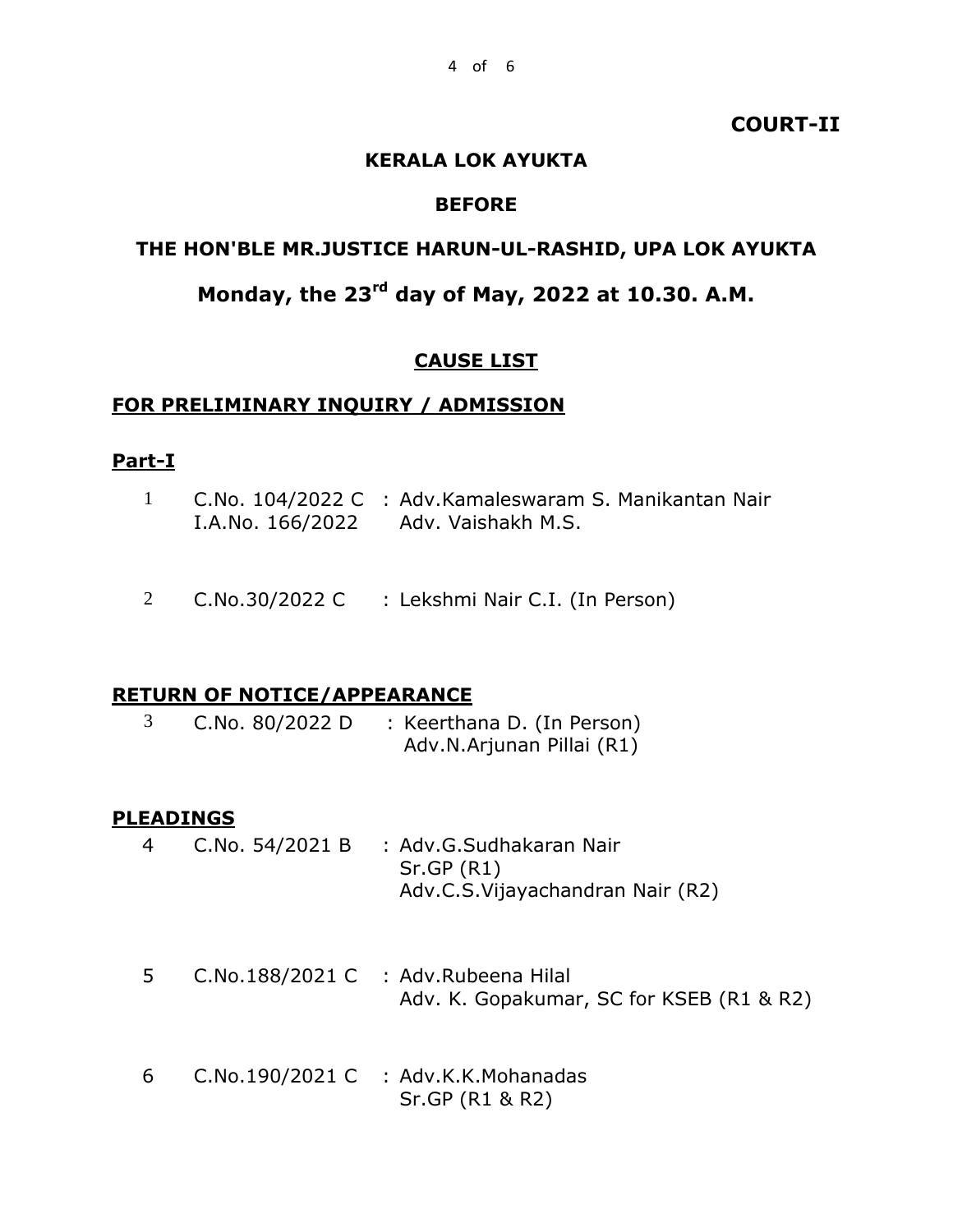- 7 C.No.192/2021 D : Adv.K.K.Mohanadas Sr.GP (R1 to R3) Adv. Seema R. (R4)
- 8 C.No.204/2021 A : Adv.Kamaleswaram S. Manikantan Nair Sr.G.P. (R1 & R2)
- 9 C.No. 48/2022 A : Adv.Kanjiramattom T.K.Siraj Adv.N. Gopakumar (R1) Sr.G.P. (R2)
- 10 C.No.72/2022 D : Adv.N.Anilkumar Sr.G.P. (R)

### **FOR STEPS/EVIDENCE**

- 11 C.No.174/2020 B : Adv.C. Subrahmanya Pillai Adv.Kallambalam S. Sreekumar (R1 & R2), SC for KSFE Sr.G.P. (Addl. R3)
- 12 C.No.175/2020 B : Adv.C. Subrahmanya Pilla Adv.Kallambalam S. Sreekumar (R1 & R2), SC for KSFE

### **FOR HEARING ON CONTEMPT COURT CASE**

- 13 CCC No. 08/2021 : Adv.D.R.Rajesh IN
	- C.No.82/2019 A Sr.GP (R1 to R2) Adv.Deepak J.M (R3) Anithakumari, Secretary, Thiruvananthapuram, Vanitha Sahakarana Sangham (R4)

**C/W**